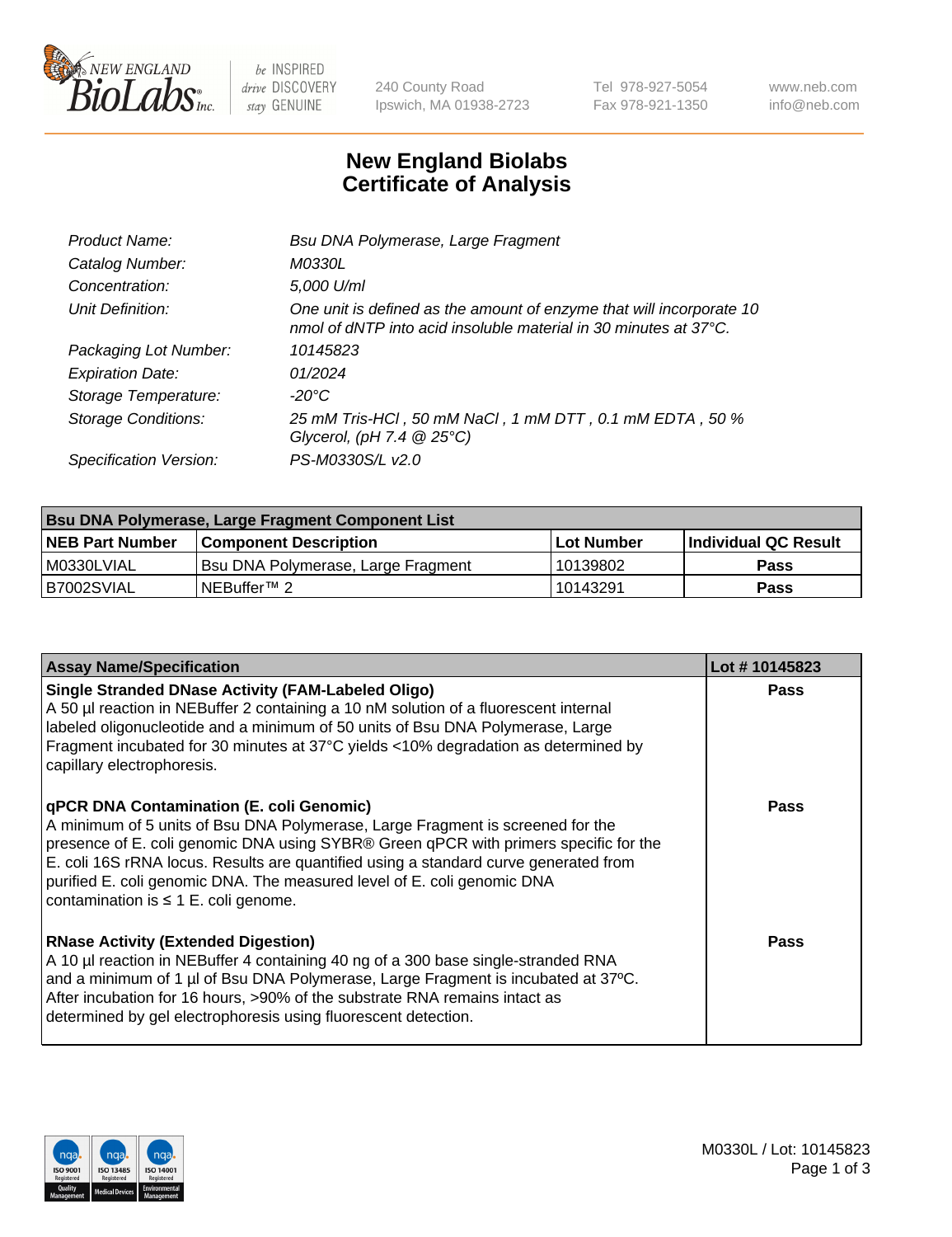

be INSPIRED drive DISCOVERY stay GENUINE

240 County Road Ipswich, MA 01938-2723 Tel 978-927-5054 Fax 978-921-1350

www.neb.com info@neb.com

| <b>Assay Name/Specification</b>                                                                                                                                                                                                                                                                                                                                                                 | Lot #10145823 |
|-------------------------------------------------------------------------------------------------------------------------------------------------------------------------------------------------------------------------------------------------------------------------------------------------------------------------------------------------------------------------------------------------|---------------|
| <b>Protein Purity Assay (SDS-PAGE)</b><br>Bsu DNA Polymerase, Large Fragment is ≥ 97% pure as determined by SDS-PAGE analysis<br>using Coomassie Blue detection.                                                                                                                                                                                                                                | <b>Pass</b>   |
| <b>Phosphatase Activity (pNPP)</b><br>A 200 µl reaction in 1M Diethanolamine, pH 9.8, 0.5 mM MgCl2 containing 2.5 mM<br>p-Nitrophenyl Phosphate (pNPP) and a minimum of 100 units Bsu DNA Polymerase, Large<br>Fragment incubated for 4 hours at 37°C yields <0.0001 unit of alkaline phosphatase<br>activity as determined by spectrophotometric analysis.                                     | Pass          |
| <b>Exonuclease Activity (Radioactivity Release)</b><br>A 50 µl reaction in NEBuffer 2 containing 1 µg of a mixture of single and<br>double-stranded [3H] E. coli DNA and a minimum of 50 units of Bsu DNA Polymerase,<br>Large Fragment incubated for 4 hours at 37°C releases <0.1% of the total<br>radioactivity.                                                                             | Pass          |
| <b>Endonuclease Activity (Nicking)</b><br>A 50 µl reaction in NEBuffer 2 containing 1 µg of supercoiled PhiX174 DNA and a<br>minimum of 50 units of Bsu DNA Polymerase, Large Fragment incubated for 4 hours at<br>37°C results in <10% conversion to the nicked form as determined by agarose gel<br>electrophoresis.                                                                          | Pass          |
| <b>Non-Specific DNase Activity (16 Hour)</b><br>A 50 µl reaction in NEBuffer 2 containing 1 µg of T3 or T7 DNA in addition to a<br>reaction containing Lambda-HindIII DNA and a minimum of 5 units of Bsu DNA<br>Polymerase, Large Fragment incubated for 16 hours at 37°C results in a DNA pattern<br>free of detectable nuclease degradation as determined by agarose gel<br>electrophoresis. | Pass          |

This product has been tested and shown to be in compliance with all specifications.

One or more products referenced in this document may be covered by a 3rd-party trademark. Please visit <www.neb.com/trademarks>for additional information.